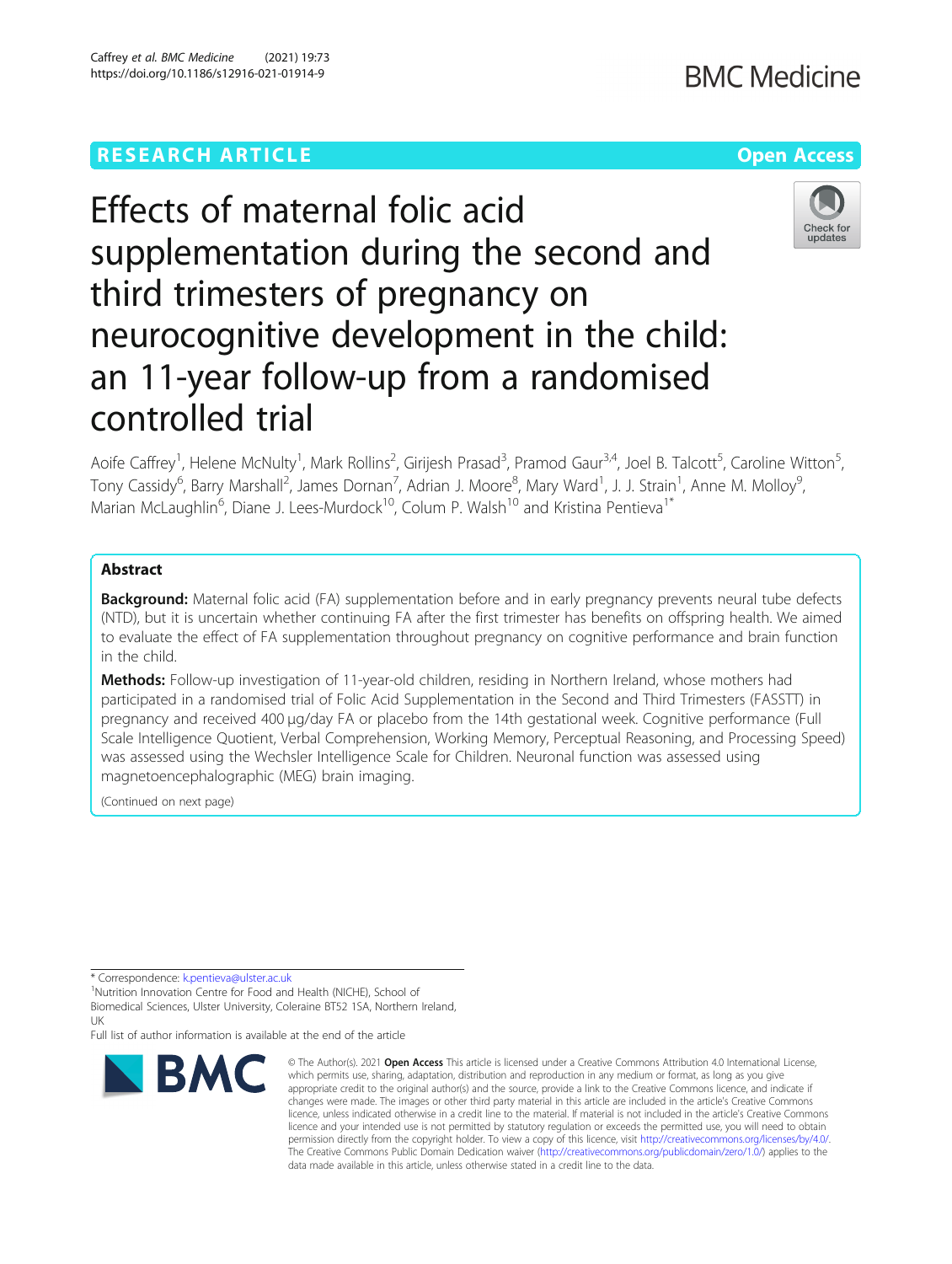#### (Continued from previous page)

Results: Of 119 mother-child pairs in the FASSTT trial, 68 children were assessed for neurocognitive performance at 11-year follow-up (Dec 2017 to Nov 2018). Children of mothers randomised to FA compared with placebo scored significantly higher in two Processing Speed tests, i.e. symbol search (mean difference 2.9 points, 95% CI 0.3 to 5.5,  $p = 0.03$ ) and cancellation (11.3 points, 2.5 to 20.1,  $p = 0.04$ ), whereas the positive effect on Verbal Comprehension was significant in girls only (6.5 points, 1.2 to 11.8,  $p = 0.03$ ). MEG assessment of neuronal responses to a language task showed increased power at the Beta (13–30 Hz,  $p = 0.01$ ) and High Gamma (49–70 Hz,  $p = 0.04$ ) bands in children from FA-supplemented mothers, suggesting more efficient semantic processing of language.

**Conclusions:** Continued FA supplementation in pregnancy beyond the early period currently recommended to prevent NTD can benefit neurocognitive development of the child. MEG provides a non-invasive tool in paediatric research to objectively assess functional brain activity in response to nutrition and other interventions.

Trial registration: ISRCTN [ISRCTN19917787](http://www.isrctn.com/ISRCTN19917787). Registered on 15 May 2013.

Keywords: Prenatal folic acid, Pregnancy, Randomised controlled trial, Child cognition, Neuronal function, Wechsler Intelligence Scale for Children, Magnetoencephalographic brain imaging

### Background

Folate is essential in early life, with conclusive evidence that periconceptional supplementation with folic acid (FA; the synthetic vitamin form) is effective in preventing the first occurrence [[1\]](#page-11-0) and recurrence [[2\]](#page-11-0) of neural tube defects (NTD). This evidence has led to recommendations that are in place worldwide for women to take FA from before conceiving until the end of the first trimester. What is less clear is whether continued FA supplementation after the first trimester of pregnancy can confer longer term health benefits to the child. Emerging evidence however shows that the period of rapid growth and development of the foetal brain occurring in later pregnancy is particularly sensitive to maternal folate concentrations [[3](#page-11-0)]. Also, myelination of the brain, which is most intensive from mid-gestation to the second year of life [[4\]](#page-11-0) and essential for cognitive development as it protects nerve axons and facilitates communication between neurons, may be particularly vulnerable to deficiency of folate [[5\]](#page-11-0). Several studies have investigated the association of maternal folate in pregnancy with neurocognitive development in the child [\[6](#page-11-0)]. Over 40 years ago, Gross et al. showed that children born to mothers diagnosed with folate-related megaloblastic anaemia in the third trimester of pregnancy had abnormal neurodevelopment and lower intellectual abilities, compared to infants born to mothers with optimal folate status [[7\]](#page-11-0). Decades later, a longitudinal transgenerational study found that optimal maternal folate status during later pregnancy was associated with better cognitive performance in the child at  $9-10$  years [\[8](#page-11-0)]. Another study of note used magnetic resonance imaging (MRI) of the child's brain along with cognitive tests and found that

maternal folate deficiency in later pregnancy was associated with, not only lower language and visuospatial abilities, but also reduced brain volumes in children aged 6–8 years [\[9](#page-11-0)].

A major limitation in the aforementioned studies is that they are observational and thus, by design, cannot demonstrate that maternal folate nutrition is causatively linked with cognitive outcomes in the offspring [[6\]](#page-11-0). More robust evidence was however provided in our recent follow-up study of children whose mothers had participated in a randomised trial of Folic Acid Supplementation in the Second and Third Trimesters (FASSTT) [\[10](#page-11-0)] and showed improved psychometrically measured cognition at 3 years and word reasoning (verbal IQ) at 7 years in the children of mothers randomised to receive FA in pregnancy [\[11](#page-11-0)]. The latter study, and almost all previous research in this area, involved psychological tests to assess neurodevelopment in children, whereas direct measurements of neuronal activity in the brain have rarely been employed. Magnetoencephalography (MEG) is a non-invasive neuroimaging modality that measures the magnetic fields associated with neuronal currents generated by the brain and may thus provide a robust platform for investigating neurodevelopment in children [[12\]](#page-11-0). Therefore, in the present FASSTT Offspring trial, we aimed to evaluate the effect of FA supplementation during pregnancy on cognitive performance and MEG-assessed brain functioning in the child at 11 years. Our hypothesis was that the higher verbal IQ previously found in the 7-year-old children of mothers randomised to receive FA in pregnancy would remain evident in these children at 11 years, as measured by both cognitive testing and MEG assessment.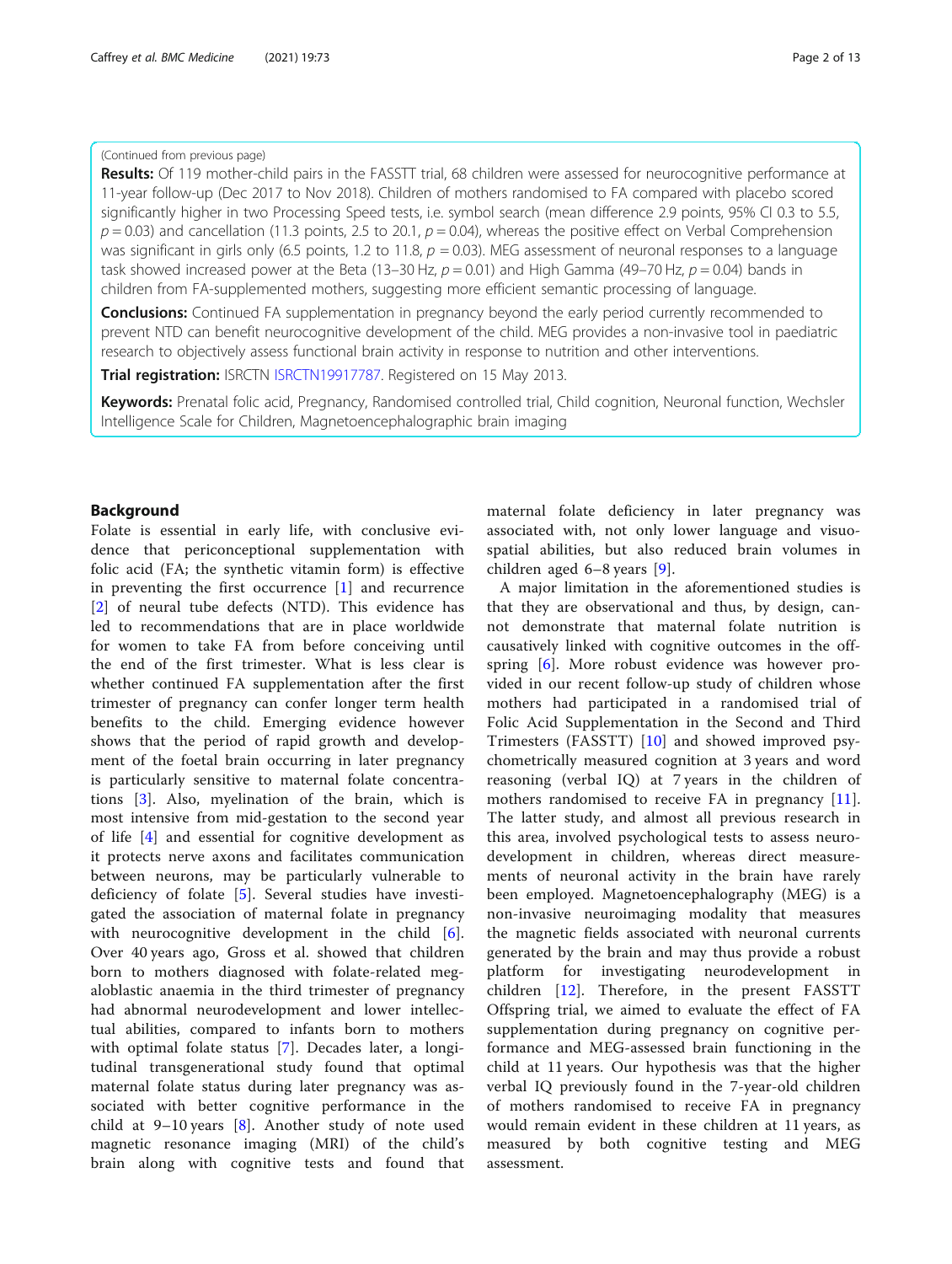#### Methods

#### Study population

This study was conducted as a follow-up investigation of children at 11 years whose mothers participated in the FASSTT trial in pregnancy, as described in detail elsewhere [[10\]](#page-11-0). Briefly, healthy pregnant women, aged 18–35 years with a singleton pregnancy and who had taken 400 μg/day of FA in the first trimester (as per current guidelines in the UK), were recruited from antenatal clinics in Northern Ireland before the 14th gestational week (GW). Women were excluded from participation in the trial if they had a previous NTDaffected pregnancy or were taking medications known to interfere with folate or related B-vitamin metabolism. Among the inclusion criteria were taking FA supplements sometime in the 1st trimester at the recommended use of 400 μg/day; this automatically excluded any mother taking no FA or taking higher dose FA. At the start of the second trimester, pregnant women were stratified into tertiles of plasma homocysteine (a functional marker of folate status) and subjects in each stratum were randomised to receive FA (400 μg/day) or placebo until the end of pregnancy (i.e. a total intervention 26 weeks). FA supplements were distributed (in 7 day pillboxes) to participants every 4 weeks and an overall participant compliance rate of 93% was estimated from records of unused tablets.

The current FASSTT Offspring study was conducted from December 2017 to November 2018, when the child was 11 years old (Fig. [1\)](#page-3-0). Mother-child pairs were recruited by invitation letter to attend an appointment at the Nutrition Innovation Centre for Food and Health (NICHE), Ulster University. All efforts were made to recruit the maximum number of participants from the original FASSTT trial. If current contact details were not readily available from our research records, the details were traced through health records. Those who failed to attend for appointment were offered an alternative date, up to a maximum of five appointments. A participant information sheet was provided to the mother, whilst a child-friendly version was provided to explain the study to the child. In compliance with ethical requirements, signed informed consent from the mother and assent from the child were obtained at the beginning of the appointment. Ethical approval was granted by the Office for Research Ethics Committees Northern Ireland (ORECNI Ref: 12/NI/0077) and the study was registered ([www.isrctn.com/ISRCTN19917787](http://www.isrctn.com/ISRCTN19917787)).

# Scale for intellectual development evaluation

Cognitive performance of the child was assessed by the Wechsler Intelligence Scale for Children 4th UK Edition (WISC-IV) using Q-interactive™ software (Pearson Education Ltd., UK) and performed using iPads [\[13](#page-11-0)]. The

WISC-IV assessment is suitable for children from 6 years to 16 years and 11 months and provides composite scores for specified cognitive IQ domains—Verbal Comprehension, Perceptual Reasoning, Working Memory and Processing Speed comprising 15 subtests—which are combined to give one composite score that represents the child's general intellectual ability (Full Scale IQ). The assessment of each child lasted 90–120 min and the entire test battery was completed in one session. To ensure an ideal environment for assessment of the child, the room was bright, ventilated and free from distraction and interruptions. The same trained researcher (AC) conducted the assessments of all children and was blinded to the treatment allocation of the mother during the FASSTT trial.

#### Magnetoencephalography acquisition and analysis

In a sub-sample of participants, MEG brain imaging was performed in the Northern Ireland Functional Brain Mapping (NIFBM) facility at the Intelligent Systems Research Centre, Ulster University. Before beginning the MEG task, participants were given verbal instructions and watched a child-friendly video to explain MEG, as produced by Aston University [\[14](#page-11-0)]. Once in the MEG machine, the children were encouraged to remain as still as possible and were provided with earphones, asked to listen carefully and to try to understand the sentences. Eye movements and heartbeat rhythm were monitored by bipolar electrodes. Head movement was recorded using head-position indicator (HPI) equipment with coils placed on the scalp. For each participant, head shape and HPI coil position were defined using a 3D digitiser (Fastrak, USA). As no MRI scans were performed for individual brain structures, in order to provide anatomically informed MEG analysis, the HPI digitisation points were realigned to the individual head shape for each participant and then registered to the recorded MEG data.

Based on our previous findings showing higher word reasoning scores (verbal IQ) at 7 years in the children of FASSTT trial participants randomised to receive FA in pregnancy [\[11](#page-11-0)], and observational evidence linking maternal folate deficiency in pregnancy with lower language abilities in the child [[9\]](#page-11-0), a language task was selected to test the underlying neurophysiological basis of language processing in this study using MEG. For this purpose, we adapted a high-level semantic language task [\[15](#page-11-0)] to compare the difference in neural responses to two types of sentences, which are rendered either congruent or incongruent at the presentation of the final word (e.g. 'The baby was thirsty and wanted a drink of milk/fire', where 'fire' or 'milk' renders the sentence semantically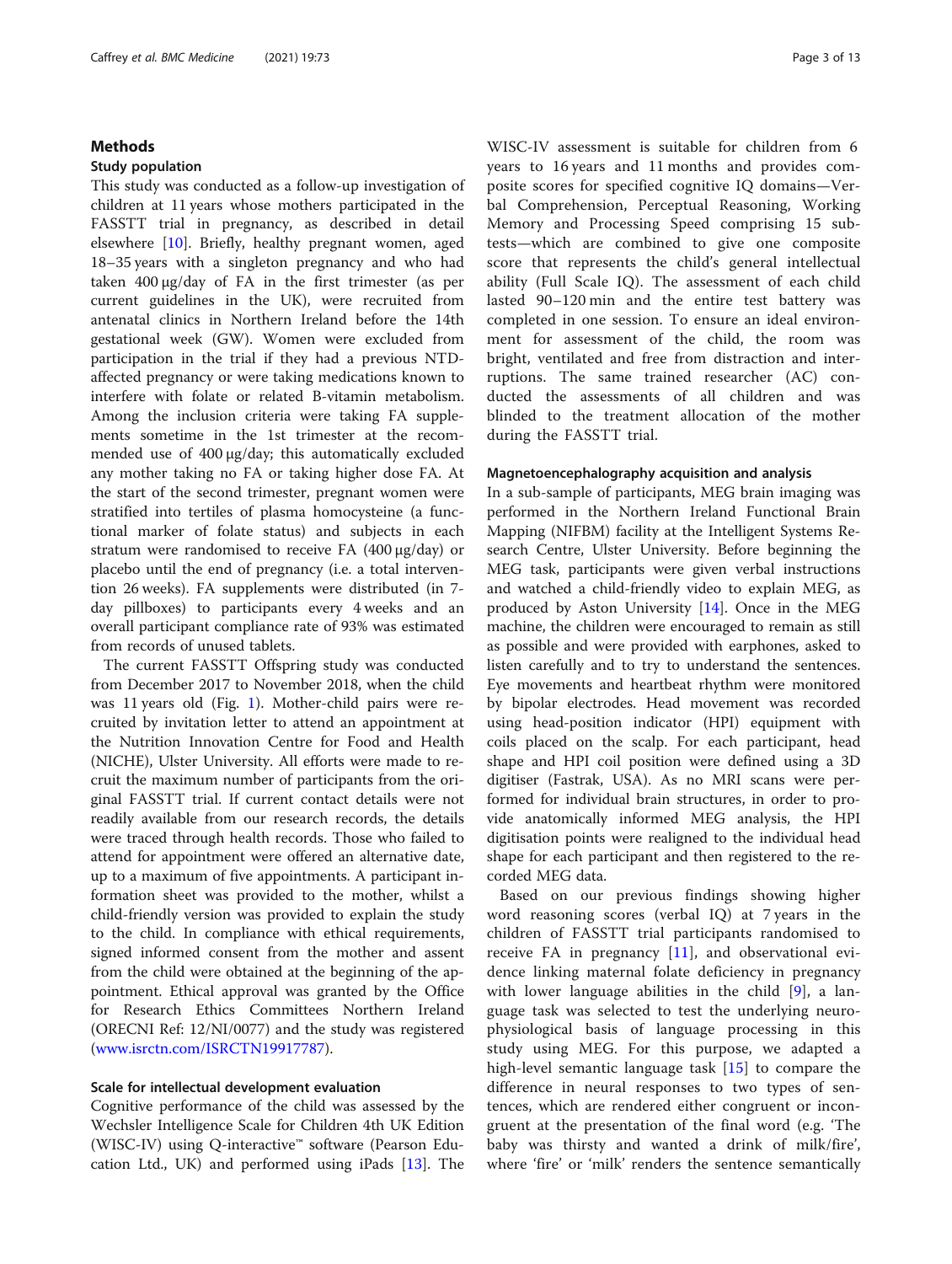<span id="page-3-0"></span>

incongruent, or congruent, respectively): (Additional File [1](#page-10-0): Methods). The MEG responses were recorded with the Elekta Neuromag 306-channel MEG system (using the operating conditions as detailed in Additional File [1](#page-10-0): Methods). The band power in response to the language paradigm was obtained from 116 brain regions and averaged within six standard spectral bands: Big band [1–48 Hz], Theta [4–8 Hz], Mu [8–12 Hz], Beta [13–30 Hz], Low Gamma [30–48 Hz] and High Gamma [49–70 Hz].

# Data collection: related covariates General health and lifestyle measures

Health and lifestyle information was gathered from the mother using a detailed questionnaire that included information on socioeconomic status which was mapped using house number, street name, postcode, town, and the Land and Property Services Ordnance Survey of Northern Ireland POINTER Geo-referencing database [[16\]](#page-11-0). After verifying the address information, all participants were geo-referenced and linked to an 'area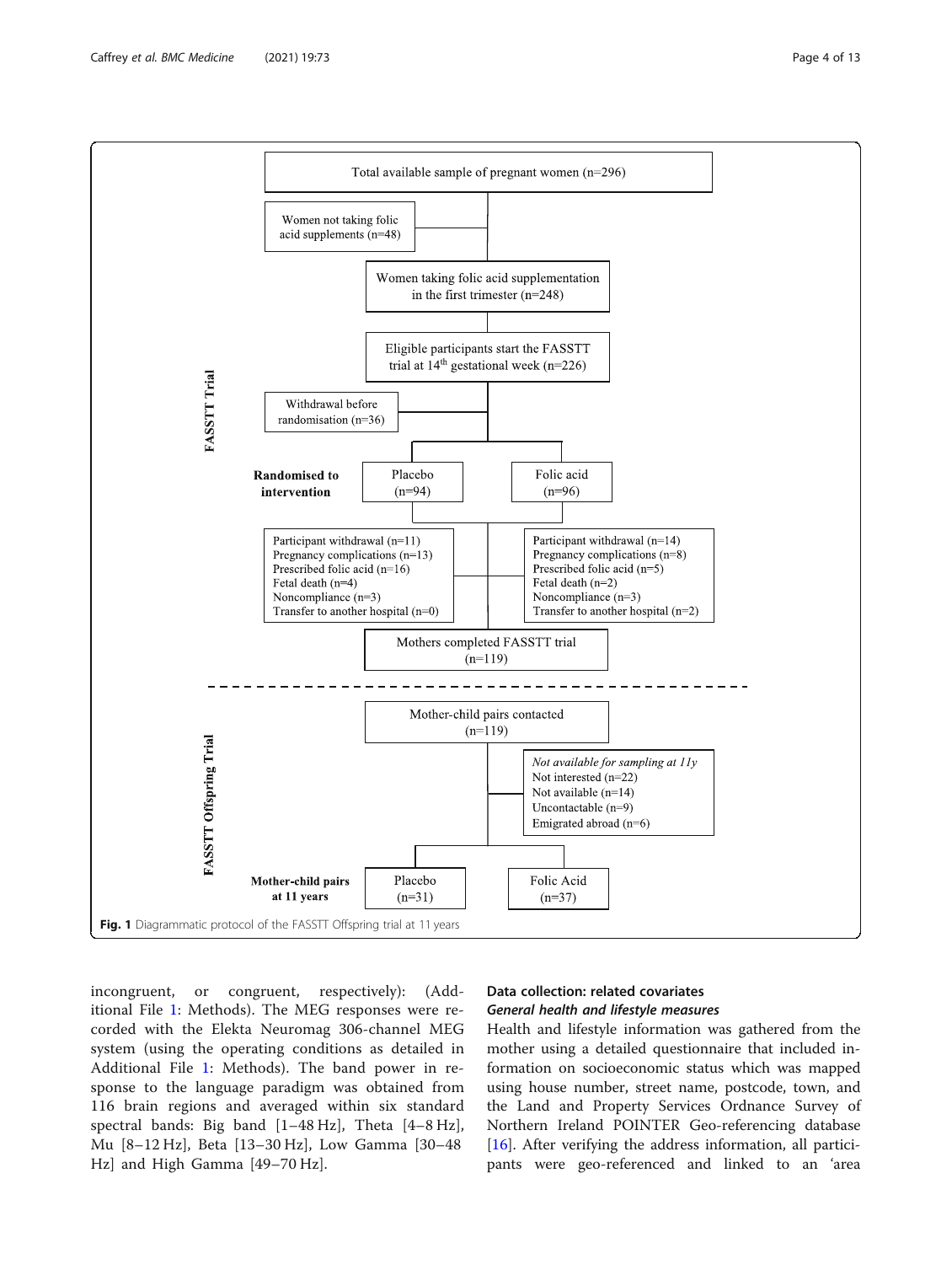deprivation' score based on the Census Output Area in which they lived and using data from the Northern Ireland Multiple Deprivation Measure 2010 (MDM) score [\[17\]](#page-11-0).

Standardised calibrated equipment was used to measure height (portable stadiometer, SECA, Birmingham), head and waist circumference (non-stretchable tape) and weight and body fatness (TANITA, TBF-410, Netherlands). BMI Z-scores were calculated using World Health Organization AnthroPlus software for assessing growth in children and adolescents of 5–19 years [[18](#page-11-0)].

#### Blood sampling and B-vitamin biomarkers

As previously detailed, non-fasting blood samples were collected from the mother at 14th and 36th GW, and the umbilical cord blood was collected at delivery [\[10](#page-11-0)]. For the current study, a paediatric phlebotomist obtained non-fasting blood samples from the child at 11 years. All blood processing was carried out within 4 h of collection and stored at − 80 °C until analysis. Samples were analysed for serum and RBC folate, serum vitamin B12 and plasma homocysteine using standard methods, and riboflavin status was determined using the erythrocyte glutathione reductase activation coefficient (EGRac) assay, as described elsewhere [\[19\]](#page-11-0). For each assay, quality controls were provided by the repeated analysis of pooled samples covering a wide range of values. Intraassay and interassay CVs were  $\leq 8.2\%$  for RBC folate,  $\leq$ 10.4% for serum vitamin B12,  $\leq 2.5\%$  for plasma homocysteine and  $\leq 2.8\%$  for EGRac. Genotype for the common C677T polymorphism in the gene encoding methylenetetrahydrofolate reductase (MTHFR) was identified using polymerase chain reaction amplification, followed by HinF1 digestion.

#### Dietary analysis

Dietary intakes were evaluated using a 4-day food diary (which included 2 weekdays and 2 weekend days) in combination with a food frequency questionnaire (FFQ), a method previously validated for folate and related Bvitamin intakes against biomarker values, as described in detail elsewhere [\[20\]](#page-11-0). Vitamin supplement use was also recorded. Nutrient intakes were analysed using the Nutritics nutritional software package [[21\]](#page-11-0), which was customised to include the most recent nutritional content of fortified food products.

#### Statistical analysis

Confirmation that the sample size remained appropriate for cognitive performance testing was based on the assessment scores in the WPPSI-III test from these children previously sampled at 7 years [[11](#page-11-0)]. A sample size of 37 children in each group was estimated to detect a significant difference in cognitive performance between

the children of mothers randomised to FA versus placebo during pregnancy, with a power of 80% at  $\alpha$  = 0.05.

Statistical analysis was performed using the Statistical Package for the Social Sciences software (version 25.0; SPSS UK Ltd., Chertsey, UK). Data not normally distributed were log-transformed before analysis. Differences between placebo and treatment groups were analysed using independent t tests for linear variables and  $\chi^2$  tests for categorical parameters. Raw cognitive scores were automatically standardised for the child's age at time of testing, and appropriate age-specific reference intervals were applied in adherence with test protocols. Analysis of covariance (ANCOVA) was used to test for differences in cognitive test variables and MEG power (semantic processing efficiency) between treatment groups, with adjustment for relevant confounding factors, including socioeconomic status (MDM score) [[22](#page-11-0)] and child's sex [\[23](#page-11-0)]. In all analyses, a 2-sided  $p$  value < 0.05 was considered significant.

# Results

#### Study population

Of the 119 participants in the FASSTT trial [\[10](#page-11-0)], 68 mother-child pairs completed the FASSTT Offspring trial at 11 years, representing a 57% response rate. Maternal characteristics, including biomarker responses to intervention with FA or placebo during pregnancy, were similar for mothers participating in the current study as compared with the total sample in the original trial (Additional File [1](#page-10-0): Table S1). No adverse events were reported at any time during the original FASSTT trial or the follow-up studies of mother-child pairs.

Maternal, neonatal and child health characteristics are reported in Table [1](#page-5-0), showing no significant differences in general characteristics between the FA and placebo groups. In mothers during pregnancy, there were also no significant differences between the treatment groups in serum or RBC folate at the 14th GW (pre-intervention), but after FA intervention for 26 weeks, these folate biomarkers were significantly higher in the FA group in maternal (at 36 GW) and in cord blood samples (Table [2](#page-6-0)). In children at 11 years, there were no significant differences between the treatment groups in dietary intakes or biomarkers of folate or metabolically related B-vitamins. Mean dietary folate and B-vitamin intakes compared favourably with European Food Safety Authority (EFSA) population reference intake (PRI) values for children 11–14 years [\[24](#page-11-0)], and B-vitamin biomarker concentrations were in good agreement with those reported in population-based surveys in children from Norway [[25\]](#page-11-0), the UK [[26\]](#page-11-0) and the USA [\[27](#page-11-0)].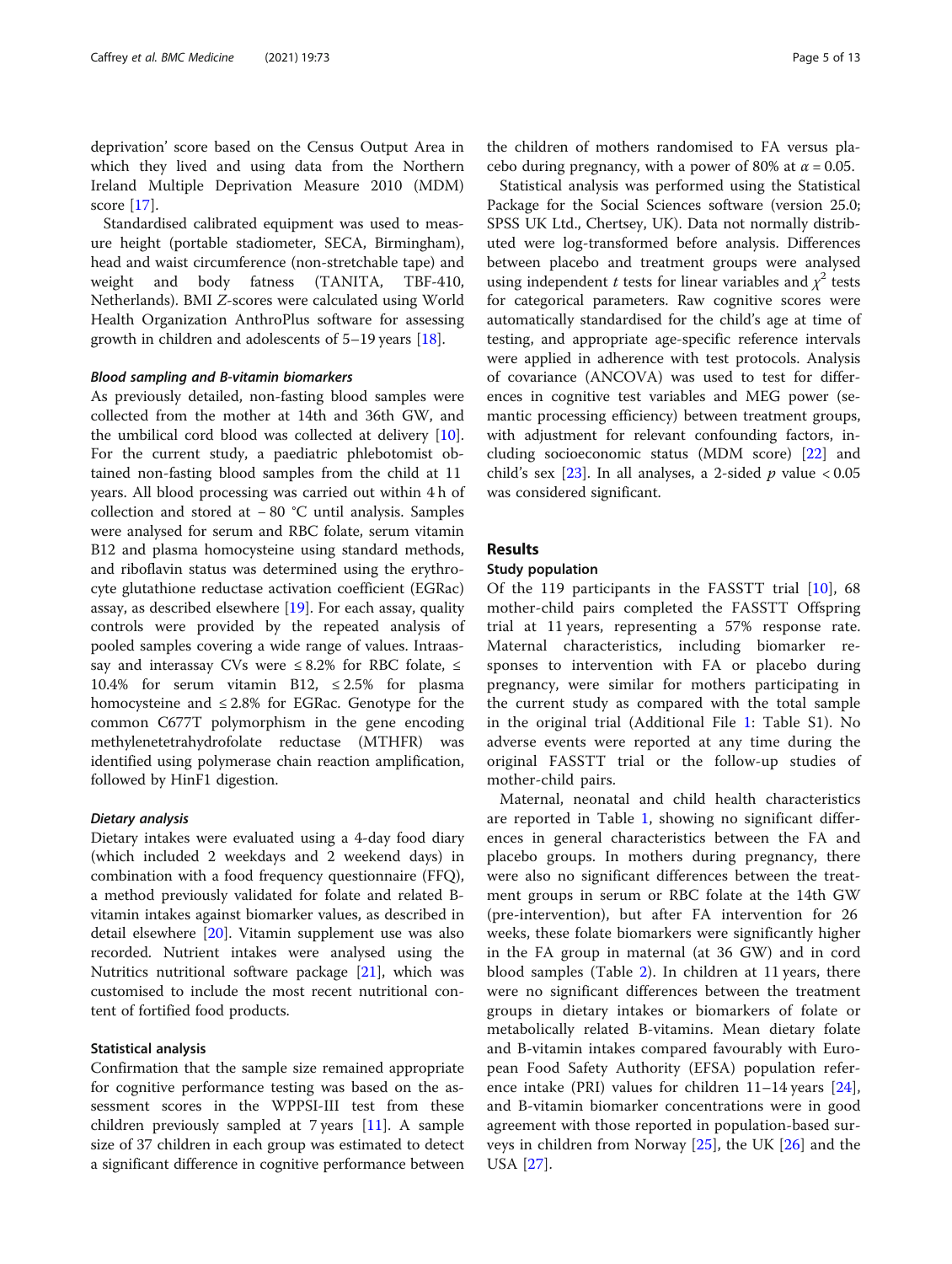### <span id="page-5-0"></span>Table 1 General characteristics of mother-child pairs from the FASSTT Offspring trial

|                                                    | Placebo $(n=31)$         | Folic acid $(n = 37)$     |
|----------------------------------------------------|--------------------------|---------------------------|
| Maternal characteristics at 14th GW                |                          |                           |
| Age, years                                         | 28.1 (26.6, 29.6)        | 29.7 (28.5, 30.8)         |
| BMI, $kg/m2$                                       | 25.2 (23.7, 26.7)        | 25.5 (23.6, 27.3)         |
| Smoker, No. (%)                                    | 2(6)                     | 5(14)                     |
| Duration of FA use at sampling, weeks <sup>a</sup> | 13.3 (10.5, 16.0)        | 12.7 (10.3, 15.0)         |
| Iron supplement use, No. (%)                       | 6(19)                    | 11(30)                    |
| Parity, No.                                        | 0.7(0.4, 1.0)            | 0.9(0.6, 1.2)             |
| Caesarean section, No. (%)                         | 9(29)                    | 10(27)                    |
| Education, years                                   | 19.2 (18.3, 20.2)        | 19.6 (18.8, 20.4)         |
| Married, No. (%)                                   | 24 (80)                  | 33 (92)                   |
| Owner of dwelling, No. (%)                         | 24 (80)                  | 30(83)                    |
| Rural dweller, No. (%)                             | 16(52)                   | 22 (59)                   |
| Socioeconomic status (MDM score) <sup>b</sup>      | 21.9 (17.0, 26.8)        | 18.7 (15.3, 22.0)         |
| Neonatal characteristics                           |                          |                           |
| Gestational age, weeks                             | 40.2 (39.6, 40.7)        | 39.8 (39.4, 40.2)         |
| Sex, male, No. (%)                                 | 15 (48)                  | 16(43)                    |
| Birth weight, g                                    | 3503 (3329, 3677)        | 3461 (3290, 3633)         |
| Birth length, cm                                   | 51.1 (50.2, 52.0)        | 50.9 (50.1, 51.7)         |
| Head circumference, cm                             | 34.5 (34.0, 35.0)        | 34.6 (34.1, 35.1)         |
| Apgar score at 1 min                               | 8.4 (7.9, 8.8)           | 8.4 (8.0, 8.8)            |
| Apgar score at 5 min                               | 8.9 (8.8, 9.1)           | 8.9 (8.7, 9.1)            |
| Breastfed, No. (%)                                 | 15 (48)                  | 16(43)                    |
| Child characteristics (11 years)                   |                          |                           |
| Age, years                                         | 10.8 (10.7, 10.8)        | 10.8 (10.7, 11.0)         |
| Siblings, No.                                      | 1.9(1.5, 2.3)            | 1.7(1.5, 2.0)             |
| Weight, kg                                         | 39.3 (35.8, 42.8)        | 37.7 (35.3, 40.1)         |
| Height, cm                                         | 147.1 (144.8, 149.3)     | 146.7 (144.0, 149.3)      |
| BMI for age Z-score <sup>c</sup>                   | $0.15$ ( $-0.33$ , 0.62) | $-0.03$ ( $-0.45$ , 0.38) |
| Waist circumference, cm                            | 71.1 (67.3, 74.9)        | 68.2 (65.6, 70.7)         |
| Head circumference, cm                             | 55.2 (54.2, 56.2)        | 54.7 (54.0, 55.4)         |
| Body fatness, %                                    | 19.6 (15.8, 23.3)        | 19.2 (16.5, 21.9)         |

Continuous measures presented as mean (95% CI), unless otherwise indicated; compared by independent t-test. Categorical measures compared using Pearson's chi-square

<sup>a</sup>The duration of FA use refers to the total number of weeks, from initiating FA supplements to time of sampling at the 14th gestational week of pregnancy <sup>b</sup>Northern Ireland Multiple Deprivation Measure 2010 (MDM). This is a measure of socioeconomic area-based deprivation and comprises 7 domains, each developed to measure a distinct form of deprivation: income, employment, health, education, proximity to services, living environment and crime <sup>c</sup>Z-scores for BMI were calculated using the WHO AnthroPlus software [\[18\]](#page-11-0)

# Effects of maternal FA intervention on child cognitive performance

Full Scale IQ, composite domains and subtest scores from FASSTT Offspring trial participants at 11 years are presented in Table [3](#page-7-0) and Additional File [1:](#page-10-0) Table S2. The children of mothers randomised to FA compared with placebo during pregnancy scored significantly higher in two Processing Speed tests, i.e. symbol search (+ 2.9 points) and cancellation (+ 11.3 points), whereas the positive effect of prenatal FA on Verbal

Comprehension was significant in girls only (+ 6.5 points) (Table [3\)](#page-7-0). At all FASSTT Offspring Trial timepoints, as currently assessed at 11 years and previously at 3 and 7 years, greater proportions of children from FAtreated mothers compared with placebo had cognitive scores above the median value of 10.0 (in the BSITD-III test at 3 years), 23.0 (in the WPPSI-III test at 7 years) and 102.5 (in the WISC-IV test at 11 years), albeit by 11 years, the effect of prenatal FA appeared to have diminished somewhat (Fig. [2](#page-8-0)). Of note, 71.4% of the children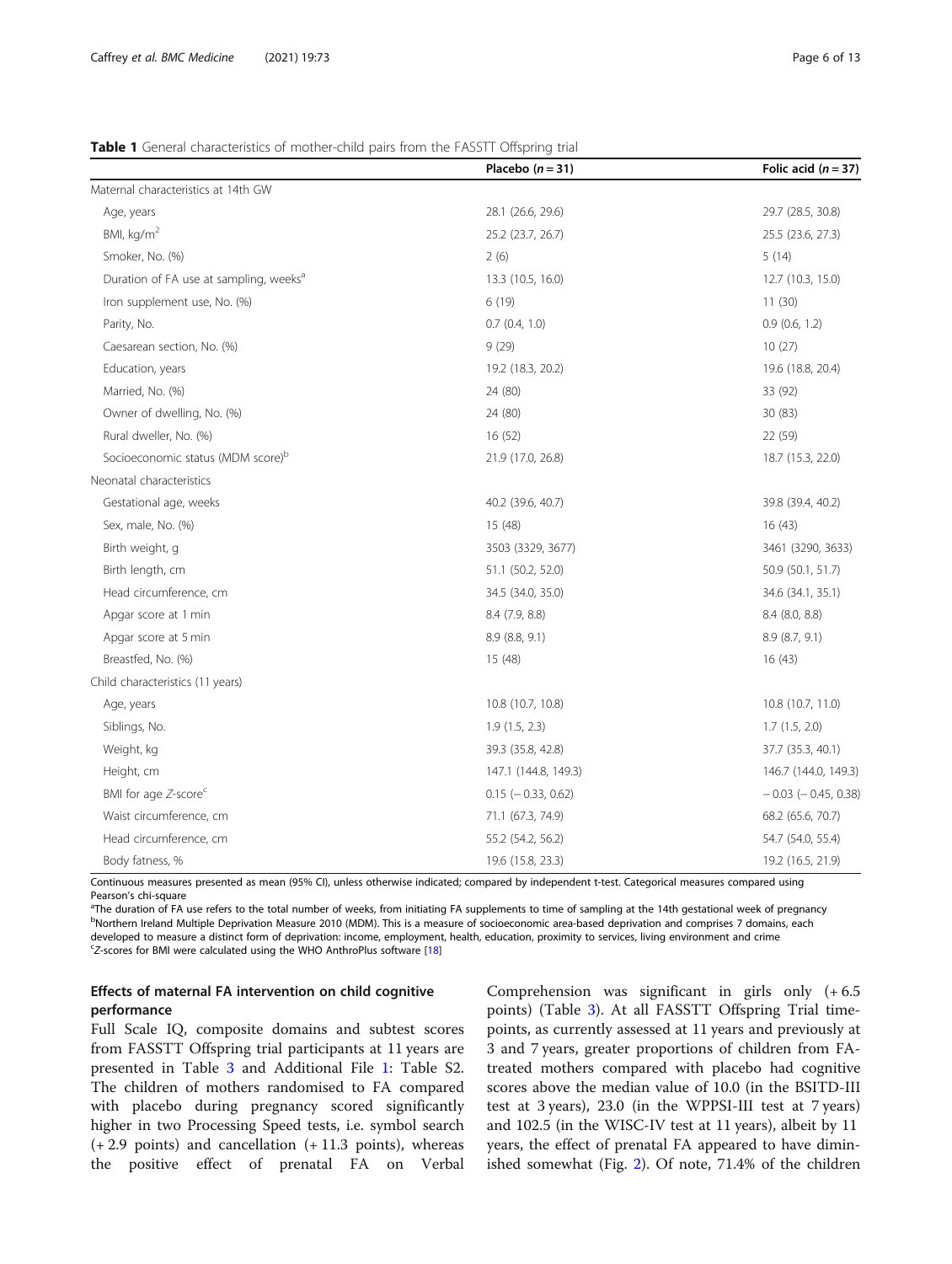#### <span id="page-6-0"></span>Table 2 Folate and related B-vitamin status of mother-child pairs from the FASSTT Offspring trial

|                                         |                         | Placebo $(n=31)$     | Folic acid $(n = 37)$ | p value |
|-----------------------------------------|-------------------------|----------------------|-----------------------|---------|
| Mothers during pregnancy                |                         |                      |                       |         |
| Preintervention (14th gestational week) |                         |                      |                       |         |
| Dietary intakes                         |                         |                      |                       |         |
| Energy, MJ/day                          |                         | 8.463 (7.631, 9.296) | 7.995 (7.468, 8.522)  | 0.31    |
| Dietary folate equivalents, µg/day      |                         | 371 (306, 437)       | 388 (329, 447)        | 0.71    |
| B vitamin status                        |                         |                      |                       |         |
| Serum folate, nmol/L                    |                         | 50.5 (43.1, 57.9)    | 49.9 (42.8, 57.1)     | 0.91    |
| RBC folate, nmol/L                      |                         | 1055 (839, 1271)     | 1271 (1059, 1482)     | 0.15    |
| Serum B12, pmol/L                       |                         | 236 (209, 264)       | 233 (206, 259)        | 0.85    |
| Plasma homocysteine, µmol/L             |                         | $6.1$ (5.6, 6.6)     | $6.1$ (5.6, 6.6)      | 0.96    |
| MTHFR 677TT genotype, No. (%)           |                         | 4(13)                | 5(14)                 | 0.91    |
| Postintervention (36th GW)              |                         |                      |                       |         |
| Serum folate, nmol/L                    |                         | 22.4 (15.9, 28.8)    | 52.9 (45.8, 60.0)     | < 0.001 |
| RBC folate, nmol/L                      |                         | 907 (722, 1042)      | 1864 (1650, 2078)     | < 0.001 |
| Serum B12, pmol/L                       |                         | 169 (151, 188)       | 175 (152, 198)        | 0.98    |
| Plasma homocysteine, µmol/L             |                         | $7.2$ (6.5, 7.9)     | $6.3$ $(5.8, 6.8)$    | 0.04    |
| Neonates at birth                       |                         |                      |                       |         |
| Serum folate, nmol/L                    |                         | 68.2 (57.8, 78.5)    | 105.2 (93.4, 117.0)   | < 0.001 |
| RBC folate, nmol/L                      |                         | 1512 (1272, 1752)    | 2216 (1856, 2575)     | 0.001   |
| Serum B12, pmol/L                       |                         | 286 (230, 342)       | 259 (216, 302)        | 0.42    |
| Plasma homocysteine, µmol/L             |                         | $9.6$ (7.7, 11.4)    | 10.4 (8.9, 11.9)      | 0.35    |
| MTHFR 677TT genotype, No. (%)           |                         | 3(13)                | 4(13)                 | 0.99    |
| Children at 11 years                    |                         |                      |                       |         |
| Vitamin supplement user, No. (%)        |                         | 9(30)                | 8(22)                 | 0.62    |
| Fortified food consumer, No. (%)        |                         | 28 (93)              | 33 (89)               | 0.87    |
| Dietary intakes <sup>a</sup>            | <b>PRI</b> <sup>c</sup> |                      |                       |         |
| Energy, MJ/day                          | 6.400                   | 6.676 (6.118, 7.234) | 6.746 (6.088, 7.404)  | 0.87    |
| Dietary folate equivalents, µg/day      | 270                     | 276 (234, 317)       | 265 (232, 299)        | 0.66    |
| Vitamin B12, µg/day                     | 3.5                     | $4.4$ $(3.6, 5.2)$   | $4.1$ $(3.5, 4.6)$    | 0.55    |
| Riboflavin, mg/day                      | 1.4                     | 1.7(1.4, 2.0)        | 1.6(1.4, 1.8)         | 0.49    |
| Vitamin B6, mg/day                      | 1.4                     | 1.6(1.5, 1.8)        | 1.6(1.4, 1.8)         | 0.73    |
| Biomarker statusb                       | cut-off <sup>c</sup>    |                      |                       |         |
| RBC folate, nmol/L                      | > 309                   | 595 (502, 688)       | 662 (513, 810)        | 0.45    |
| Serum B12, pmol/L                       | >172                    | 511 (418, 605)       | 529 (460, 598)        | 0.75    |
| Riboflavin, EGRac <sup>d</sup>          | < 1.40                  | 1.48 (1.38, 1.58)    | 1.44 (1.37, 1.52)     | 0.54    |
| Plasma homocysteine, µmol/L             | < 10.7                  | 6.9(6.1, 7.7)        | $6.9$ $(5.8, 8.0)$    | 0.94    |

Data presented as mean (95% CI), unless otherwise indicated. Differences between groups were assessed using an independent t test (continuous variables) or chi-square test (categorical variables). Statistically significant difference  $p < .05$ 

<sup>a</sup>Children who provided dietary intake data  $n = 48$  (placebo  $n = 21$ ; FA  $n = 27$ )

<sup>b</sup>Children who provided a blood sample  $n = 33$  (placebo  $n = 16$ ; FA  $n = 17$ )

<sup>c</sup>Population reference intakes from EFSA (2017) [\[24](#page-11-0)] and biomarker reference ranges from Kerr et al. (2009) [[26](#page-11-0)]

<sup>d</sup>EGRac, erythrocyte glutathione reductase activation coefficient (biomarker of riboflavin status; a higher EGRac ratio indicates lower riboflavin status). Suboptimal riboflavin status is indicated by an EGRac value of 1.30–1.40 whereas ≥ 1.40 is considered deficient

from FA-treated mothers who had cognitive scores above the median at 11 years also scored above the median at 7 years and the Full Scale IQ scores at these time points were significantly correlated ( $r = 0.463$ ;  $p < 0.0001$ ).

# Effects of maternal FA intervention on child brain function response

MEG brain imaging was offered to all the participants in the trial, but owing to practical considerations (including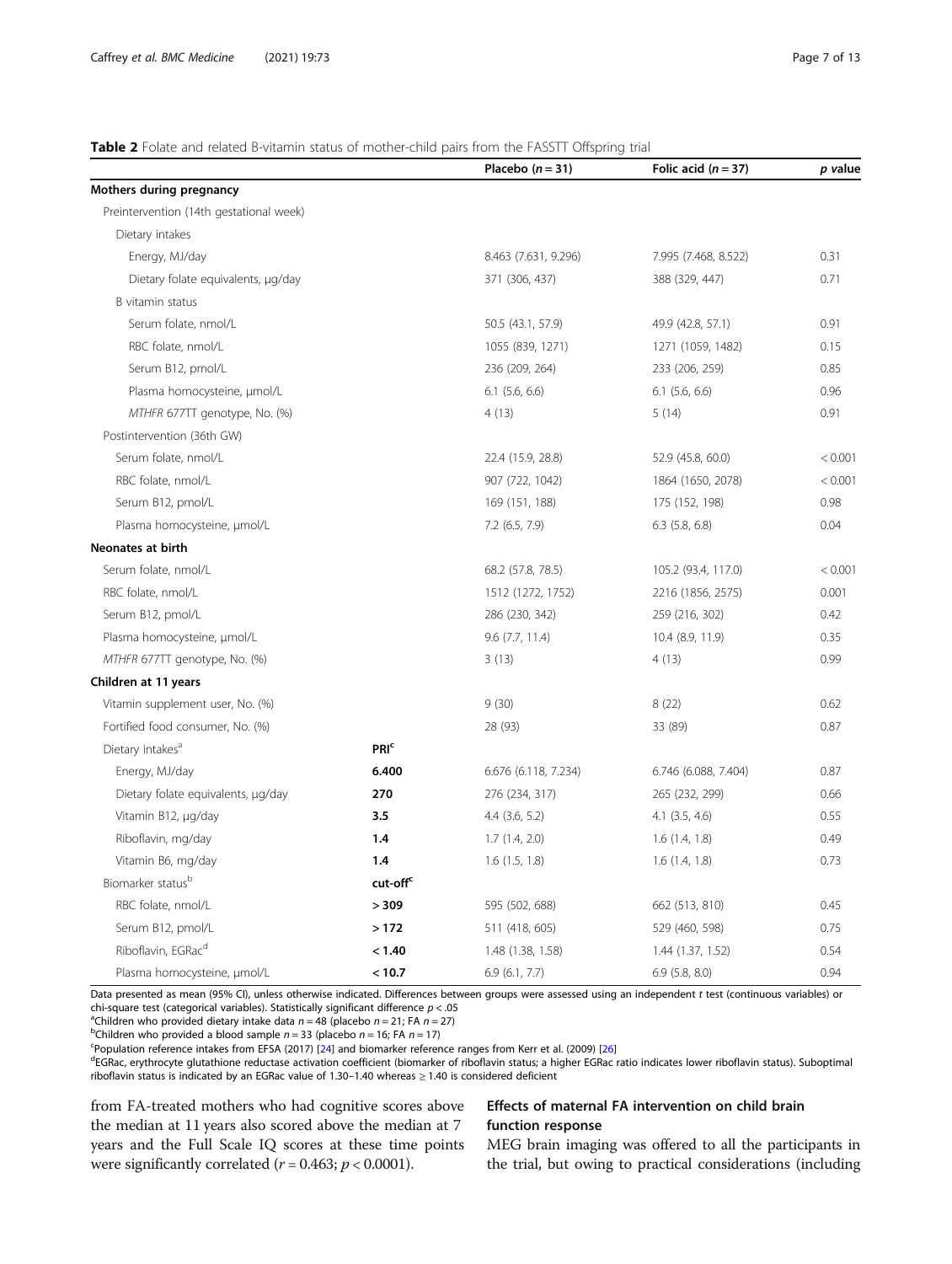#### <span id="page-7-0"></span>Table 3 WISC-IV cognitive assessment and MEG brain imaging in FASSTT Offspring trial participants

|                                                                  | Placebo $(n = 31)$      | Folic acid $(n = 37)$ | <b>Difference</b>         | $p$ value <sup>a</sup> | $p$ value <sup>b</sup> |
|------------------------------------------------------------------|-------------------------|-----------------------|---------------------------|------------------------|------------------------|
| <b>WISC-IV assessment</b>                                        |                         |                       |                           |                        |                        |
| Full Scale IQ                                                    | 101.5 (96.9, 106.0)     | 102.8 (99.5, 106.1)   | $1.3$ ( $-4.1$ , 6.7)     | 0.63                   | 0.85                   |
| Boys                                                             | 103.2 (95.7, 110.7)     | 101.3 (95.6, 107.0)   | $1.9$ ( $-10.9$ , $7.1$ ) | 0.66                   | 0.61                   |
| Girls                                                            | 99.9 (93.8, 106.1)      | 103.8 (99.5, 108.1)   | $3.8$ ( $-3.2$ , 10.8)    | 0.28                   | 0.44                   |
| <b>Verbal Comprehension</b>                                      | 95.0 (90.9, 99.1)       | 97.5 (94.6, 100.3)    | $2.5$ ( $-2.4$ , 7.3)     | 0.31                   | 0.45                   |
| Boys                                                             | 97.9 (89.9, 105.9)      | 95.2 (90.5, 99.9)     | $2.7$ (-11.6, 6.1)        | 0.53                   | 0.48                   |
| Girls                                                            | 92.4 (88.5, 96.3)       | 99.0 (95.2, 102.7)    | 6.5(1.2, 11.8)            | 0.02                   | 0.03                   |
| <b>Perceptual Reasoning</b>                                      | 106.3 (101.4, 111.2)    | 104.5 (100.9, 108.2)  | $1.8$ ( $-7.6$ , 4.0)     | 0.54                   | 0.45                   |
| Boys                                                             | 107.3 (100.3, 114.3)    | 104.1 (97.5, 110.6)   | $3.2$ (-12.3, 5.9)        | 0.47                   | 0.51                   |
| Girls                                                            | 105.5 (98.0, 113.0)     | 104.9 (100.2, 109.5)  | $0.6$ ( $-8.7, 7.5$ )     | 0.87                   | 0.85                   |
| <b>Working Memory</b>                                            | 96.9 (92.3, 101.5)      | 98.4 (85.5, 101.3)    | $1.5$ ( $-3.6$ , 6.6)     | 0.55                   | 0.76                   |
| Boys                                                             | 98.2 (92.1, 104.3)      | 98.4 (93.1, 103.7)    | $0.2$ ( $-7.5$ , $7.8$ )  | 0.96                   | 0.97                   |
| Girls                                                            | 95.8 (88.6, 103.1)      | 98.4 (94.8, 102.0)    | $2.6$ ( $-4.6$ , 9.8)     | 0.47                   | 0.74                   |
| <b>Processing Speed</b>                                          | 104.2 (98.9, 109.6)     | 109.2 (105.9, 112.5)  | $4.9$ ( $-1.0$ , 10.9)    | 0.10                   | 0.16                   |
| Boys                                                             | 102.3 (94.0, 110.5)     | 108.4 (102.6, 114.3)  | $6.1$ ( $-3.5$ , 15.8)    | 0.20                   | 0.21                   |
| Girls                                                            | 105.9 (98.2, 113.7)     | 109.7 (105.4, 113.9)  | $3.7$ ( $-4.3$ , 11.7)    | 0.35                   | 0.64                   |
| Coding subtest                                                   | 47.9 (44.5, 51.3)       | 49.0 (46.6, 51.4)     | $1.1$ ( $-2.7, 5.0$ )     | 0.78                   | 0.73                   |
| Symbol search subtest                                            | 24.6 (22.3, 26.9)       | 27.5 (26.2, 28.8)     | 2.9(0.3, 5.5)             | 0.03                   | 0.03                   |
| Cancellation subtest                                             | 83.7 (75.8, 91.6)       | 95.0 (89.6, 100.3)    | $11.3$ $(2.5, 20.1)$      | 0.05                   | 0.04                   |
| MEG band power in response to the language paradigm <sup>c</sup> |                         |                       |                           |                        |                        |
| Broad [1-48 Hz] <sup>d</sup>                                     | 48.9 (14.6, 83.2)       | 32.9 (6.7, 59.0)      | $16.1$ (-56.6, 24.5)      | 0.43                   | 0.41                   |
| Theta [4-8 Hz]                                                   | 90.8 (38.1, 143.4)      | 65.3 (28.7, 102.0)    | $25.5$ (-84.9, 34.0)      | 0.36                   | 0.21                   |
| Mu [8-12 Hz]                                                     | 53.9 (26.1, 81.6)       | 39.2 (15.1, 63.3)     | $14.6$ ( $-49.8$ , 20.5)  | 0.39                   | 0.46                   |
| Beta [13-30 Hz]                                                  | 26.4(2.7, 50.1)         | 109.6 (52.4, 166.8)   | 83.2 (15.0, 151.4)        | 0.02                   | 0.01                   |
| Low Gamma [30-48 Hz]                                             | $40.5$ ( $-7.6$ , 88.5) | 45.3 (16.0, 74.5)     | $4.8$ ( $-46.5, 56.1$ )   | 0.49                   | 0.39                   |
| High Gamma [49-70 Hz]                                            | $30.1$ ( $-4.4$ , 64.6) | 100.8 (48.6, 153.0)   | 70.7 (6.5, 135.0)         | 0.04                   | 0.04                   |

Data presented as mean (95% CI), unless otherwise indicated. Differences between groups were analysed by <sup>a</sup>independent *t* test or <sup>b</sup>ANCOVA adjusting for covariates: Multiple Deprivation Measure and child's sex. Statistically significant difference  $p < 0.05$ 

MEG analysis completed in a subset of children: placebo, n = 14; folic acid, n = 19. Differences between groups were analysed by <sup>a</sup>independent t test or <sup>b</sup>ANCOVA adjusting for child's sex

<sup>d</sup>Broad band [1-48 Hz] is comprised of Theta, Mu, Beta and Low Gamma bands

the requirement to undertake a 2-h return journey to our NIFBM centre), not all children participated in this component. Of the 68 mother-child pairs in the current follow-up study, 33 children also completed the MEG assessment. Maternal characteristics measured during pregnancy in this sub-sample were similar to those of the total sample of FASSTT trial participants (Additional File [1](#page-10-0): Table S3). MEG assessment of neuronal responses to a language task showed increased power at the Beta (13–30 Hz) and High Gamma (49–70 Hz) bands in children from FA-supplemented mothers compared to placebo, indicating predominant involvement of local neurons, and in turn, more efficient semantic processing of language (Table 3). Given that the MEG brain imagining was conducted only in a subset of children (i.e. 49% of child participants), the MEG results were not analysed by sex.

In addition, power at the Beta band in children was significantly correlated with maternal serum and RBC folate concentrations at the 36th GW of pregnancy  $(r = 0.439,$  $p = 0.02$ ;  $n = 33$  and  $r = 0.393$ ,  $p = 0.03$ ;  $n = 32$ , respectively). Furthermore, when maternal serum folate at the 36th GW was dichotomised into lower and higher status categories based on the median value, higher maternal folate was associated with significantly higher power at the Beta (mean difference 90.7 points, 95% CI 22.5 to 158.9,  $p = 0.002$ ), but not High Gamma (14.8, – 85.9 to 56.3,  $p =$ 0.99), band in the child at 11 years, after adjustment for the child's sex and socioeconomic status. Similar correlations for cord blood folate status with MEG were found, specifically, serum folate was significantly associated with power at the Beta band ( $r = 0.439$ ,  $p = 0.03$ ;  $n = 26$ ). Likewise, in children with higher cord blood folate, we found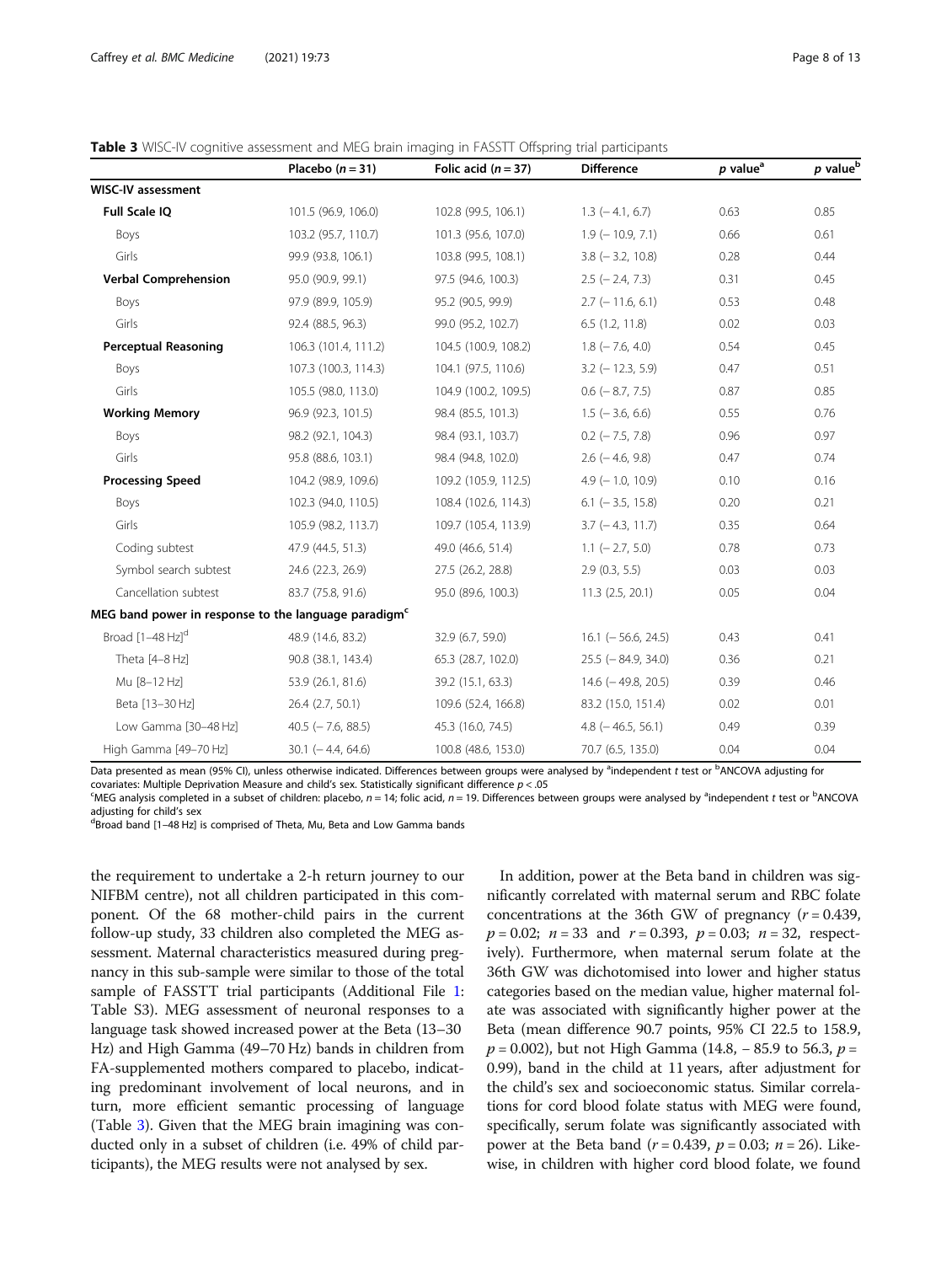<span id="page-8-0"></span>

significantly higher power at the Beta band (65.0, 95% CI  $-10.4$  to 140.4,  $p = 0.05$ ) at 11 years.

# **Discussion**

We examined the effect of FA intervention in trimesters 2 and 3 of pregnancy in women taking FA as recommended in the first trimester, and provide the first randomised trial evidence that continued FA supplementation (400 μg/day) throughout pregnancy can influence cognitive performance and brain function of the child up to 11 years of age. The results not only provide a further follow-up from the FASSTT Offspring study to reinforce our previous findings of cognitive benefits in these children at 3 and 7 years but provide the first MEG brain imaging evidence that FA supplementation in pregnancy can impact brain function in the child.

Our results, reporting the third follow-up of motherchild pairs from the FASSTT trial, show that the 11 year-old children of mothers randomised to FA compared with placebo during trimesters 2 and 3 of pregnancy scored significantly higher in specified cognitive IQ domains of the WISC-IV assessment, namely, two Processing Speed tests, i.e. symbol search (by 2.9 points) and cancellation (by 11.3 points), and Verbal Comprehension (by 6.5 points) in girls. The results are entirely consistent with our earlier findings in these children at a younger age, showing higher scores in overall cognition at 3 years and in verbal IQ at 7 years in the offspring of FA-treated mothers in pregnancy [[11\]](#page-11-0). Here we show that at all time-points up to age 11 years, greater proportions of children from FA-treated mothers, compared with placebo, had cognitive scores above the median values of 10.0 in the BSITD-III test (at 3 years), 23.0 in the WPPSI-III test (at 7 years) and 102.5 in the WISC-IV test (at 11 years). The FASSTT Offspring trial thus provides more robust evidence of the role of maternal folate status in offspring cognitive function compared with previous observational studies that have reported positive associations between FA use in early pregnancy (as retrospectively reported by mothers) or maternal folate concentrations, and cognitive performance in the child [\[6](#page-11-0), [28,](#page-11-0) [29](#page-11-0)]. The role of maternal folate beyond the first trimester of pregnancy has been far less frequently investigated in previous studies, but one notable study found that higher plasma folate at the 30th gestational week was associated with better cognitive performance in over 500 children aged 9–10 years in South India [\[8](#page-11-0)]. Our results are thus consistent with previous observations, but add considerably to the evidence, and indicate that FA intervention throughout pregnancy will have beneficial effects on cognitive performance in the child up to 11 years. Of note, folate intake and status of the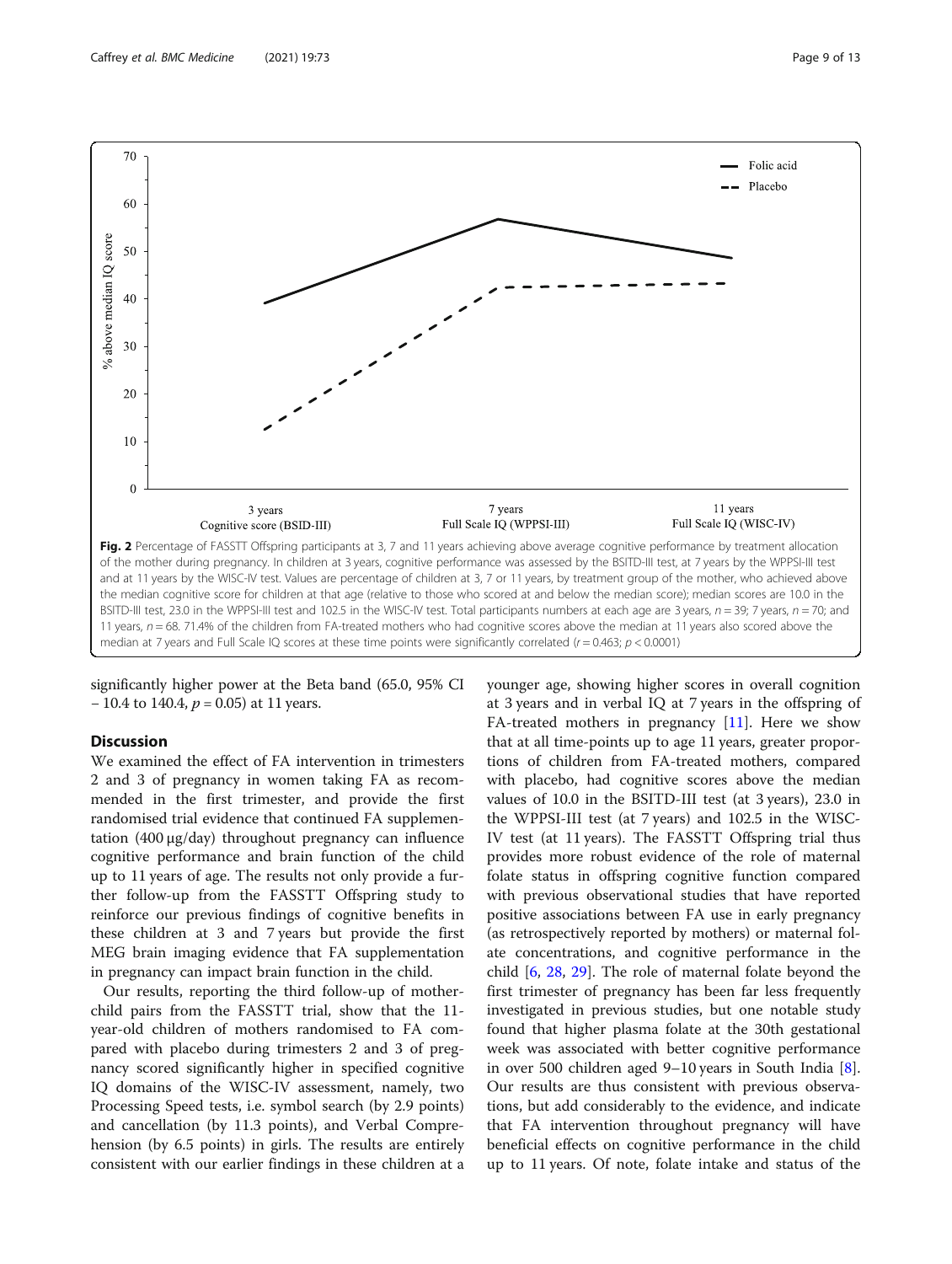children were considered in this study and found to be similar in both study groups, with dietary folate comparing favourably with reference values for this age group [[24\]](#page-11-0) and biomarker concentrations in good agreement with those reported in children from Norway [\[25](#page-11-0)], UK [[26\]](#page-11-0) and USA [[27\]](#page-11-0).

The current sex-specific findings, showing a positive effect of prenatal FA on verbal IQ in 11-year-old girls (by 6.5 points), but not in boys, are not entirely unexpected given existing evidence of sex differences in brain activity patterns associated with cognition and behaviour and in functional brain development in infancy and early childhood [[4\]](#page-11-0). Also, between 3 and 60 months, females are reported to exhibit a higher rate of myelination than do males in the genu of the corpus callosum, in left frontal and left temporal white matter and in the right optic radiation [[30\]](#page-11-0). Furthermore, in previous epigenetic analysis of cord samples from these children at birth, we investigated candidate genes related to brain development or function and reported significant DNA methylation effects in IGF2 in girls, but not in boys, arising from maternal FA intervention [\[31\]](#page-11-0), perhaps offering a biological basis for the sex-differences found here in the relationship of prenatal FA with cognitive outcomes in childhood. Sex differences in brain development, however, likely reflect a dynamic interplay of many biological (e.g. prenatal and neonatal hormone production and direct sex chromosome effects) and other mechanisms [\[4](#page-11-0)]. In any case, this aspect requires further investigation.

In addition to using standardised IQ tests to measure child cognition, we applied magnetoencephalographic brain imaging for the first time in a study of this kind. In broad support of the cognitive outcomes, the neuronal activity assessments using MEG indicated more efficient semantic processing of language in the 11-yearold child as a result of prenatal intervention with FA. Specifically, the increased power at Beta and High Gamma bands in response to the language task in children from the FA group suggest more active engagement of local neuronal networks. Previously, increased power at the High Gamma band using MEG was reported as a result of intensive computer-based training [[32\]](#page-11-0). The fact that we observed similar band power patterns in response to the language task in children of FAsupplemented mothers to those reported in children with enhanced cognition as a consequence of intensive training suggests that the current MEG findings are clinically relevant.

The finding of FA-related effects in language processing as assessed by MEG is broadly in line with the higher verbal comprehension scores in the current WISC-IV assessment at 11 years and our earlier findings of higher verbal IQ in these children at 7 years in response to prenatal FA. Likewise, a recent study reported greater cerebral cortical thickness in children aged 8–18 years who were exposed prenatally to population-wide FA fortification compared to those born before the introduction of this mandatory policy in the USA [\[33\]](#page-11-0), whilst in the Generation R Study, maternal folate deficiency diagnosed after the first trimester was associated with reduced brain volume (measured using magnetic resonance imaging) in 6–8 year old Dutch children [[9\]](#page-11-0). Thus, our randomised trial results, together with the available observational evidence, are consistent in indicating that prenatal maternal FA supplementation affects neurocognitive development and may have a specific role in semantic processing of language up to 11 years. In addition, there may be clinical implications of our findings for later life in that the achievement of full cognitive potential of the child is considered paramount for future academic attainment, and higher intelligence in childhood is associated with better cognitive reserves in adulthood that could potentially delay cognitive decline in later life [[34,](#page-11-0) [35](#page-11-0)]. Future MEG studies might investigate the functional neural connectivity patterns within emerging neural networks, both in resting-state and under task conditions, that support developing language and cognition.

Although the precise mechanism explaining the effect of FA during pregnancy on neurodevelopment of the child is unknown, it must in some way involve the essential role of folate in one-carbon metabolism, encompassing a complex network of interdependent pathways required for a number of biological processes that could impact neurodevelopment, including myelination, neurotransmitter synthesis and methylation [[36](#page-11-0)]. It is also possible that folate-related epigenetic changes via DNA methylation are involved [[3\]](#page-11-0). In previous epigenetic analysis of cord blood samples in these children as newborns, using a candidate gene approach we showed that prenatal FA throughout pregnancy resulted in significant effects in DNA methylation in specific genes linked with brain development or function (IGF2, BDNF and the widely dispersed retrotransposon, LINE-1) [\[31](#page-11-0)], and in epigenome-wide screening of the same samples, we identified a novel mechanism for folate-dependent regulation of the ZFP57 gene [\[37](#page-11-0)].

The main strength of this study is the research design, involving a follow-up study in children of mothers who had participated in a randomised trial in pregnancy, which enabled the demonstration of a causative link between prenatal FA and subsequent neurocognitive development in the child. The use in a sub-set of children of the neuroimaging technique, MEG, objectively investigated the effects of FA intervention in pregnancy on brain function in childhood. Furthermore, this is the third follow-up of the FASSTT Offspring cohort (with previous investigations at age 3 and 7 years), providing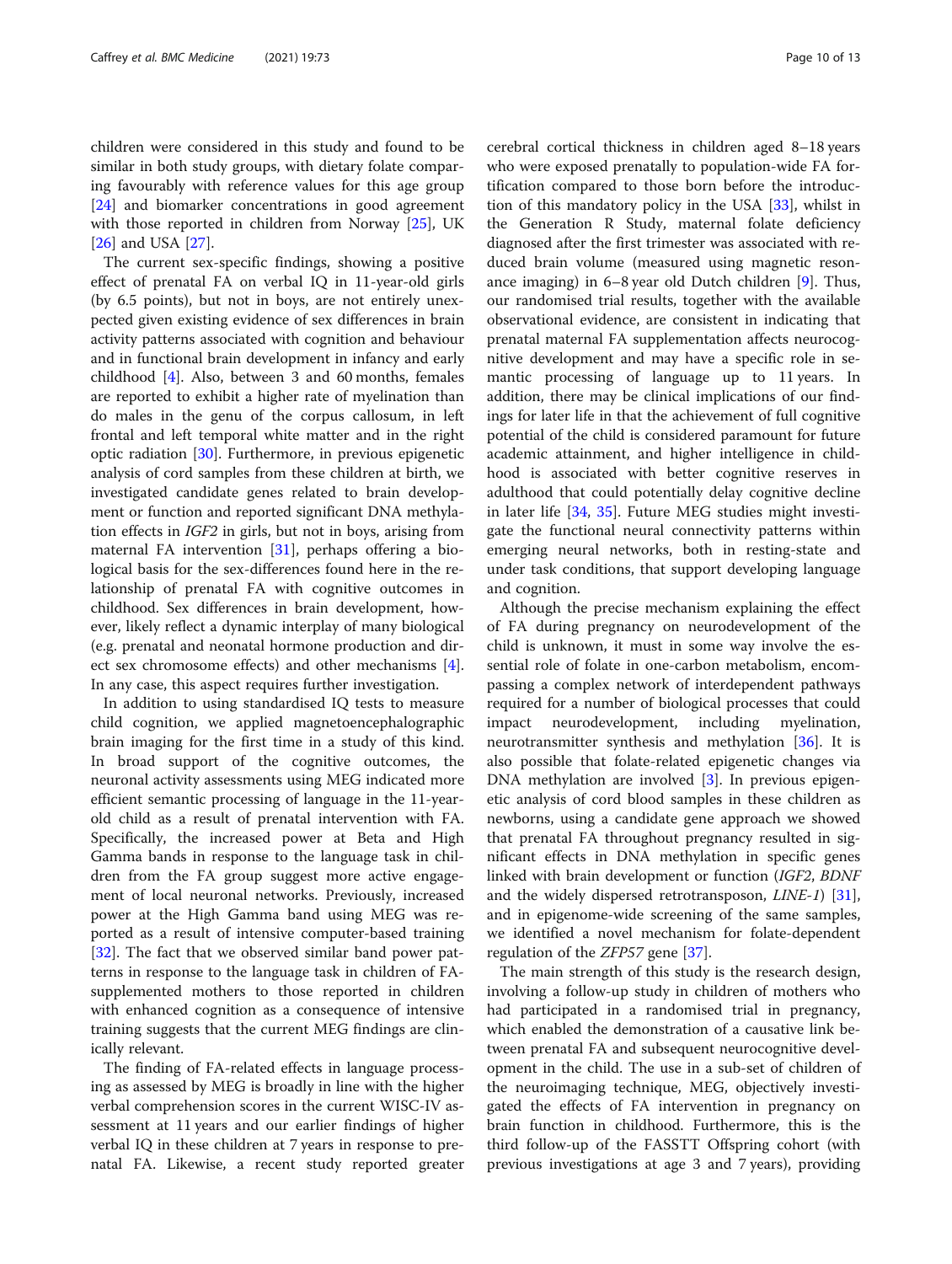<span id="page-10-0"></span>the opportunity to track cognitive development in childhood, and the broad agreement in results at all timepoints provides some degree of internal validation to the findings. In addition, a range of factors previously reported to be associated with cognitive performance, and thus potential confounders in the relationship between prenatal FA and offspring intelligence, were considered [[23,](#page-11-0) [38\]](#page-12-0). However, this study also has limitations, the most notable of which is the relatively small sample size. Although every effort was made to maximise the participation rate from the original FASSTT trial  $(n = 119)$ , the final sample of 68 mother-child pairs may have lacked sufficient statistical power to detect small differences in some components of the WISC-IV cognitive test. Also paternal factors, recently emerging as potentially important for child neurocognitive development, were not considered.

#### Conclusions

In summary, our findings in the children of participants in a randomised trial in pregnancy add considerably to the existing evidence from observational studies that have linked maternal folate status in pregnancy with neurocognitive outcomes in the child. We examined the effect of FA intervention in trimesters 2 and 3 of pregnancy (in women taking FA as recommended in the first trimester), and provide the first randomised trial evidence that continued FA supplementation (400 μg/day) throughout pregnancy can influence cognitive performance and brain function of the child up to 11 years of age. In addition to using standardised IQ tests to measure child cognition, we applied magnetoencephalographic brain imaging for the first time in a study of this kind, and the findings not only reinforce our previous findings of cognitive benefits in these children at 3 and 7 years but provide new evidence of a specific role of prenatal FA in semantic processing of language. The totality of evidence has important impacts in informing new policy and clinical practice in relation to FA use in pregnancy. Whereas current recommendations for NTD prevention in the UK and most countries worldwide advise mothers to take FA supplements from before conceiving until the end of the 12th gestational week only, our findings suggest that continued FA intervention in pregnancy beyond the early period required to prevent NTD is beneficial to neurocognitive development in the child. In a wider context, we demonstrate the application of MEG as a non-invasive tool in paediatric research to objectively assess functional brain activity in response to nutrition and other interventions.

# Supplementary Information

The online version contains supplementary material available at [https://doi.](https://doi.org/10.1186/s12916-021-01914-9) [org/10.1186/s12916-021-01914-9.](https://doi.org/10.1186/s12916-021-01914-9)

Additional file 1: Methods. Supplementary details in relation to magnetoencephalographic brain imaging. Table S1. Maternal characteristics during pregnancy in all FASSTT trial participants and in the sample whose children completed the FASSTT Offspring trial at 11 years. Table S2. Full Scale IQ, composite and subtest scores for the WISC-IV cognitive assessment in FASSTT Offspring trial participants. Table S3. Maternal characteristics during pregnancy in all FASSTT trial participants and in the sub-sample whose children completed the MEG assessment in the FASSTT Offspring trial.

#### Abbreviations

ANCOVA: Analysis of covariance; BMI: Body mass index; BSITD-III: Bayley's Scales of Infant and Toddler Development 3rd UK Edition; FA: Folic acid; FASSTT: Folic Acid Supplementation during the Second and Third Trimesters; GW: Gestational weeks; IQ: Intelligence quotient; MTHFR: Methylenetetrahydrofolate reductase; NTDs: Neural tube defects; RBC: Red blood cell; RCT: Randomised controlled trial; SPSS: Statistical Package for the Social Sciences software; WISC-IV: Wechsler Intelligence Scale for Children 4th UK edition; WPPSI-III: Wechsler Preschool and Primary Scale of Intelligence 3rd UK edition

#### Acknowledgements

The authors wish to thank the children and families of the FASSTT Offspring Trial for their participation and commitment.

#### Authors' contributions

The authors' contributions were as follows: HMcN, KP and JD planned and designed the study. AC executed the study; AC, KP and HMcN wrote the manuscript, which was reviewed and approved by all authors; AC, PG, HMcN, KP, GP, JT and CW analysed the data; and CPW, KP, HMcN, PG, DJL-M, TC and MMcL obtained funding to complete the study. All authors jointly decided to publish. KP and HMcN had full access to all the data in the study and take responsibility for the integrity of the data and the accuracy of the data analysis. The authors read and approved the final manuscript.

#### Funding

This work was supported by grants from the Biotechnology and Biological Sciences Research Council (BBSRC) and the Economic and Social Research Council Joint research call on Epigenetics (ES/N000323/1), the European JPI ERA-HDHL Nutrition & the Epigenome scheme jointly funded by the BBSRC and the Medical Research Council (BB/S020330/1), the Health and Social Care Public Health Agency Northern Ireland (Enabling Research Awards scheme STL/5043/14) and by the Northern Ireland Functional Brain Mapping facility project through InvestNI and Ulster University (Ref: 1303/101154803).

#### Availability of data and materials

Data from this study are held in full compliance with Ulster University's Research Governance and Ethics Policy for Human Research (2018) [https://](https://internal.ulster.ac.uk/research/office/rofficeeg.php) [internal.ulster.ac.uk/research/office/rofficeeg.php,](https://internal.ulster.ac.uk/research/office/rofficeeg.php) which in turn is fully aligned with the UK's Data Protection Act 2018. The participants of FASSTT and FASSTT Offspring Trials did not provide consent for sharing their data publicly. Data are available from the Research Governance of Ulster University (UK) for researchers who meet the criteria for access to confidential data. Please address requests to Mr. Nick Curry, Head of Research Governance at Ulster University at [n.curry@ulster.ac.uk](mailto:n.curry@ulster.ac.uk).

#### Ethics approval and consent to participate

The Office for Research Ethics Committee for Northern Ireland (ORECNI) has granted ethical approval for the original randomised controlled FASSTT trial (ref:05/Q2008/21) and for the follow-up FASSTT Offspring Trial (12/NI/0077). Ulster University Research Ethics Committee also approved the FASSTT Offspring Trial (UUREC: 12/0121). Written informed consent from the mother and assent from the child were obtained. The trials were registered at [ISRC](http://isrctn.com) [TN.com](http://isrctn.com) (ISRCTN19917787).

#### Consent for publication

Not applicable.

#### Competing interests

The authors declare that they have no competing interests.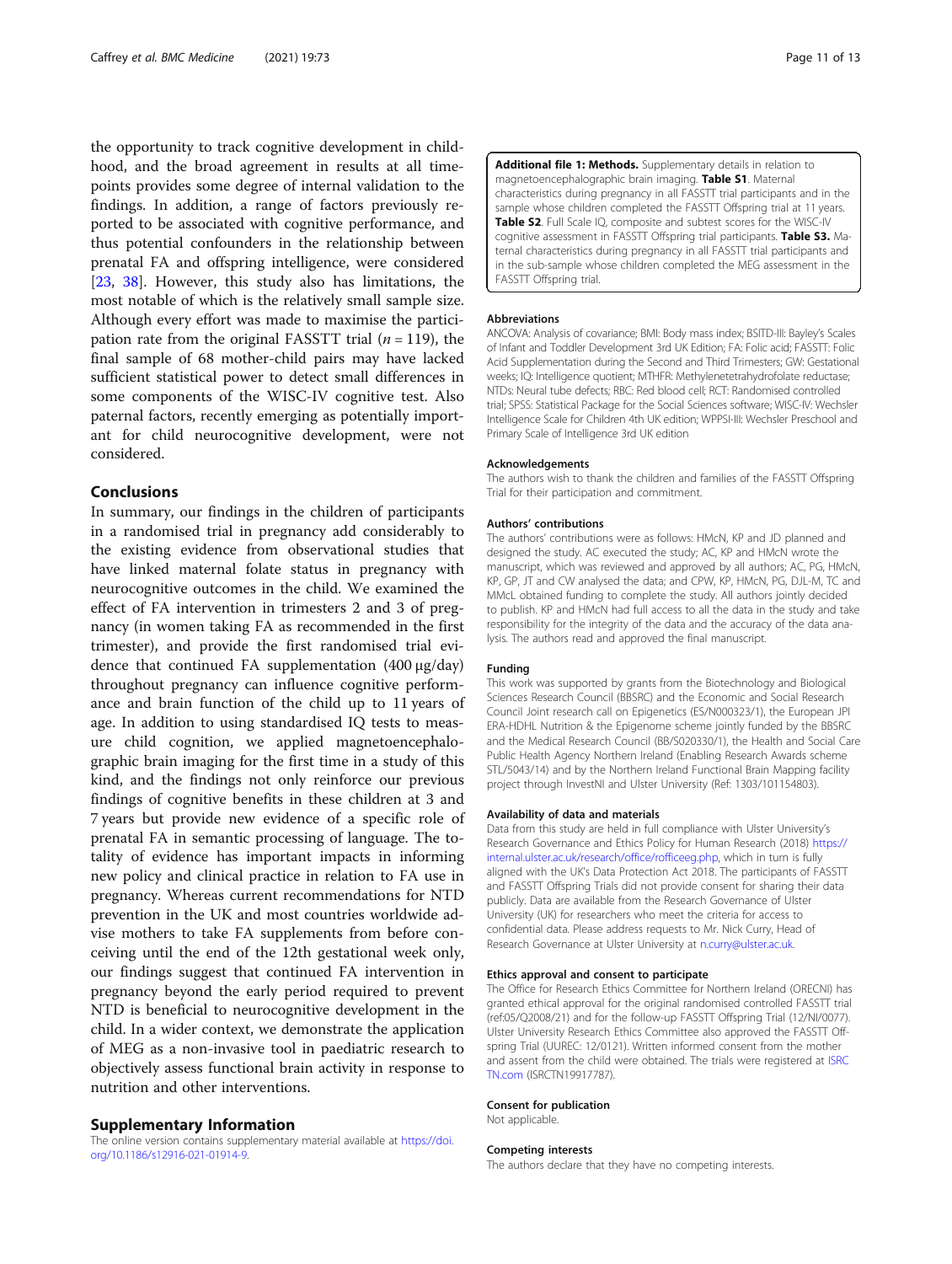#### <span id="page-11-0"></span>Author details

<sup>1</sup>Nutrition Innovation Centre for Food and Health (NICHE), School of Biomedical Sciences, Ulster University, Coleraine BT52 1SA, Northern Ireland, UK. <sup>2</sup>Northern Health and Social Care Trust, Causeway Hospital, Coleraine, Northern Ireland, UK. <sup>3</sup>Intelligent Systems Research Centre, Ulster University, Derry~Londonderry, Northern Ireland, UK. <sup>4</sup>Department of Computer Science, BITS Pilani, Dubai campus, Dubai, United Arab Emirates. <sup>5</sup>Institute of Health and Neurodevelopment, College of Health and Life Sciences, Aston University, Birmingham, UK. <sup>6</sup>Psychology Research Institute, Ulster University, Coleraine, Northern Ireland, UK. <sup>7</sup> Royal-Jubilee Maternity Service, Belfast, Northern Ireland, UK. <sup>8</sup>School of Environmental Sciences, Ulster University, Coleraine, Northern Ireland, UK. <sup>9</sup>School of Medicine, Trinity College, Dublin, Ireland. 10Genomics Medicine Research Group, School of Biomedical Sciences, Ulster University, Coleraine, Northern Ireland, UK.

#### Received: 7 October 2020 Accepted: 14 January 2021 Published online: 10 March 2021

#### References

- 1. Czeizel AE, Dudás I. Prevention of the first occurrence of neural-tube defects by periconceptional vitamin supplementation. N Engl J Med. 1992;327: 1832–5.
- 2. MRC Vitamin Study Research Group. Prevention of neural tube defects: results of the Medical Research Council Vitamin Study. Lancet. 1991;338: 131–7.
- 3. Roffman JL. Neuroprotective effects of prenatal folic acid supplementation: why timing matters. JAMA Psychiatry. 2018;75:747–8. [https://doi.org/10.](https://doi.org/10.1001/JAMAPSYCHIATRY.2018.0378) [1001/JAMAPSYCHIATRY.2018.0378.](https://doi.org/10.1001/JAMAPSYCHIATRY.2018.0378)
- 4. Gilmore JH, Knickmeyer RC, Gao W. Imaging structural and functional brain development in early childhood. Nat Rev Neurosci. 2018;19:123–37. [https://](https://doi.org/10.1038/nrn.2018.1) [doi.org/10.1038/nrn.2018.1](https://doi.org/10.1038/nrn.2018.1).
- 5. Naninck EFG, Stijger PC, Brouwer-Brolsma EM. The importance of maternal folate status for brain development and function of offspring. Adv Nutr. 2019;10:502–19.
- 6. Caffrey A, McNulty H, Irwin RE, Walsh CP, Pentieva K. Maternal folate nutrition and offspring health: evidence and current controversies. Proc Nutr Soc. 2019;78:208–20. [https://doi.org/10.1017/S0029665118002689.](https://doi.org/10.1017/S0029665118002689)
- 7. Gross RL, Newberne PM, Reid JVO. Adverse effects on infant development associated with maternal folic acid deficiency. Nutr Rep Int. 1974;10:241–8.
- 8. Veena SR, Krishnaveni GV, Srinivasan K, Wills AK, Muthayya S, Kurpad AV, et al. Higher maternal plasma folate but not vitamin B-12 concentrations during pregnancy are associated with better cognitive function scores in 9 to 10- year-old children in South India. J Nutr. 2010;140:1014–22. [https://doi.](https://doi.org/10.3945/jn.109.118075) [org/10.3945/jn.109.118075](https://doi.org/10.3945/jn.109.118075).
- Ars CL, Nijs IM, Marroun HE, Muetzel R, Schmidt M, Steenweg-De Graaff J, et al. Prenatal folate, homocysteine and Vitamin B12 levels and child brain volumes, cognitive development and psychological functioning: the Generation R Study. Br J Nutr. 2019;122:S1–9. [https://doi.org/10.1017/](https://doi.org/10.1017/S0007114515002081) [S0007114515002081.](https://doi.org/10.1017/S0007114515002081)
- 10. McNulty B, McNulty H, Marshall B, Ward M, Molloy AM, Scott JM, et al. Impact of continuing folic acid after the first trimester of pregnancy: findings of a randomized trial of folic acid supplementation in the second and third trimesters. Am J Clin Nutr. 2013;98:92–8. [https://doi.org/10.3945/](https://doi.org/10.3945/ajcn.112.057489) [ajcn.112.057489](https://doi.org/10.3945/ajcn.112.057489).
- 11. McNulty H, Rollins M, Cassidy T, Caffrey A, Marshall B, Dornan J, et al. Effect of continued folic acid supplementation beyond the first trimester of pregnancy on cognitive performance in the child: a follow-up study from a randomized controlled trial (FASSTT Offspring Trial). BMC Med. 2019;17:196.
- 12. Hill RM, Boto E, Holmes N, Hartley C, Seedat ZA, Leggett J, et al. A tool for functional brain imaging with lifespan compliance. Nat Commun. 2019;10: 4785. <https://doi.org/10.1038/s41467-019-12486-x>.
- 13. Wechsler D. Wechsler Intelligence Scale for Children fourth UK edition. London: Pearson Clinical; 2004.
- 14. Aston Brain Centre at Aston University. Youtube: Who or What is MEG? 2014. www.youtube.com/watch?v=\_KoLikud\_Ws.
- 15. Kutas M, Hillyard SA. Reading senseless sentences: brain potentials reflect semantic incongruity. Science. 1980;207:203–5.
- 16. Land & Property Services. Ordnance Survey of Northern Ireland (LPS OSNI) POINTER Geo-referencing database [online]. [https://data.gov.uk/dataset/lps](https://data.gov.uk/dataset/lps-osni-pointer-download)[osni-pointer-download.](https://data.gov.uk/dataset/lps-osni-pointer-download) Accessed 19 Oct 2019.
- 17. Northern Ireland Multiple Deprivation Measure 2010 (NIMDM2010) [online]. [https://www.nisra.gov.uk/statistics/deprivation/northern-ireland-multiple](https://www.nisra.gov.uk/statistics/deprivation/northern-ireland-multiple-deprivation-measure-2010-nimdm2010)[deprivation-measure-2010-nimdm2010](https://www.nisra.gov.uk/statistics/deprivation/northern-ireland-multiple-deprivation-measure-2010-nimdm2010). Accessed 20 Oct 2019.
- 18. WHO. WHO AnthroPlus for personal computers: software for assessing growth of the world's children and adolescents. Geneva: World Health Organization; 2009. <http://www.who.int/growthref/tools/en/>. Accessed 30 Aug 2018.
- 19. Wilson CP, Ward M, McNulty H, Strain JJ, Trouton TG, Horigan G, et al. Riboflavin offers a targeted strategy for managing hypertension in patients with the MTHFR 677TT genotype: a 4-y follow-up. Am J Clin Nutr. 2012;95: 766–72. [https://doi.org/10.3945/ajcn.111.026245.](https://doi.org/10.3945/ajcn.111.026245)
- 20. Hoey L, McNulty H, Askin N, Dunne A, Ward M, Pentieva K, et al. Effect of a voluntary food fortification policy on folate, related B vitamin status, and homocysteine in healthy adults. Am J Clin Nutr. 2007;86:1405–1413. doi:86/ 5/1405.
- 21. Nutritics nutritional software. [www.nutritics.com](http://www.nutritics.com). Accessed Aug 2020.
- 22. McCann A, McNulty H, Rigby J, Hughes CF, Hoey L, Molloy AM, et al. Effect of area-level socioeconomic deprivation on risk of cognitive dysfunction in older adults. J Am Geriatr Soc. 2018;66:1269–75. <https://doi.org/10.1111/jgs.15258>.
- 23. Lauer JE, Yhang E, Lourenco SF. The development of gender differences in spatial reasoning: a meta-analytic review. Psychol Bull. 2019;145:537–65. [https://doi.org/10.1037/bul0000191.](https://doi.org/10.1037/bul0000191)
- 24. EFSA. Dietary Reference Values for Nutrients: Summary Report. EFSA supporting publication. 2017.
- 25. Solvik BS, Strand TA, Kvestad I, Markhus MW, Ueland PM, McCann A, et al. Dietary intake and biomarkers of folate and cobalamin status in Norwegian preschool children: the FINS-KIDS study. J Nutr. 2020;150:1852–8.
- 26. Kerr MA, Livingstone B, Bates CJ, Bradbury I, Scott JM, Ward M, et al. Folate, related B vitamins, and homocysteine in childhood and adolescence: potential implications for disease risk in later life. Pediatrics. 2009;123:627– 35. <https://doi.org/10.1542/peds.2008-1049>.
- 27. Pfeiffer CM, Hughes JP, Lacher DA, Bailey RL, Berry RJ, Zhang M, et al. Estimation of trends in serum and RBC folate in the U.S. population from pre- to postfortification using assay-adjusted data from the NHANES 1988- 2010. J Nutr. 2012;142:886–93. [https://doi.org/10.3945/jn.111.156919.](https://doi.org/10.3945/jn.111.156919)
- 28. Julvez J, Fortuny J, Mendez M, Torrent M, Ribas-Fitó N, Sunyer J. Maternal use of folic acid supplements during pregnancy and four-year-old neurodevelopment in a population-based birth cohort. Paediatr Perinat Epidemiol. 2009;23:199–206. <https://doi.org/10.1111/j.1365-3016.2009.01032.x>.
- 29. Roth C, Magnus P, Schjølberg S, Stoltenberg C, Surén P, McKeague IW, et al. Folic acid supplements in pregnancy and severe language delay in children. JAMA. 2011;306:1566–73. <https://doi.org/10.1001/jama.2011.1433>.
- 30. Deoni SCL, Dean DC, O'Muircheartaigh J, Dirks H, Jerskey BA. Investigating white matter development in infancy and early childhood using myelin water faction and relaxation time mapping. Neuroimage. 2012;63:1038–53.
- 31. Caffrey A, Irwin RE, McNulty H, Strain JJ, Lees-Murdock DJ, McNulty BA, et al. Gene-specific DNA methylation in newborns in response to folic acid supplementation during the second and third trimesters of pregnancy: epigenetic analysis from a randomized controlled trial. Am J Clin Nutr. 2018; 107:566–75.
- 32. Barnes JJ, Nobre AC, Woolrich MW, Baker K, Astle DE. Training working memory in childhood enhances coupling between frontoparietal control network and task-related regions. J Neurosci. 2016;36:9001–11. [https://doi.](https://doi.org/10.1523/jneurosci.0101-16.2016) [org/10.1523/jneurosci.0101-16.2016](https://doi.org/10.1523/jneurosci.0101-16.2016).
- 33. Eryilmaz H, Dowling KF, Huntington FC, Rodriguez-Thompson A, Soare TW, Beard LM, et al. Association of prenatal exposure to population-wide folic acid fortification with altered cerebral cortex maturation in youths. JAMA Psychiatry. 2018;75:918–28. <https://doi.org/10.1001/jamapsychiatry.2018.1381>.
- 34. Richards M, Shipley B, Fuhrer R, Wadsworth MEJ. Cognitive ability in childhood and cognitive decline in mid-life: longitudinal birth cohort study. Br Med J. 2004;328:552–4. <https://doi.org/10.1136/bmj.37972.513819.ee>.
- 35. Murray AD, Staff RT, McNeil CJ, Salarirad S, Ahearn TS, Mustafa N, et al. The balance between cognitive reserve and brain imaging biomarkers of cerebrovascular and Alzheimer's diseases. Brain. 2011;134:3684–93. [https://](https://doi.org/10.1093/brain/awr259) [doi.org/10.1093/brain/awr259.](https://doi.org/10.1093/brain/awr259)
- 36. Bailey LB, Stover PJ, McNulty H, Fenech MF, Gregory JF, Mills JL, et al. Biomarkers of nutrition for development— folate review. J Nutr. 2015;147: 1636S–80S.
- 37. Irwin RE, Thursby S-J, Ondičová M, Pentieva K, McNulty H, Richmond RC, et al. A randomized controlled trial of folic acid intervention in pregnancy